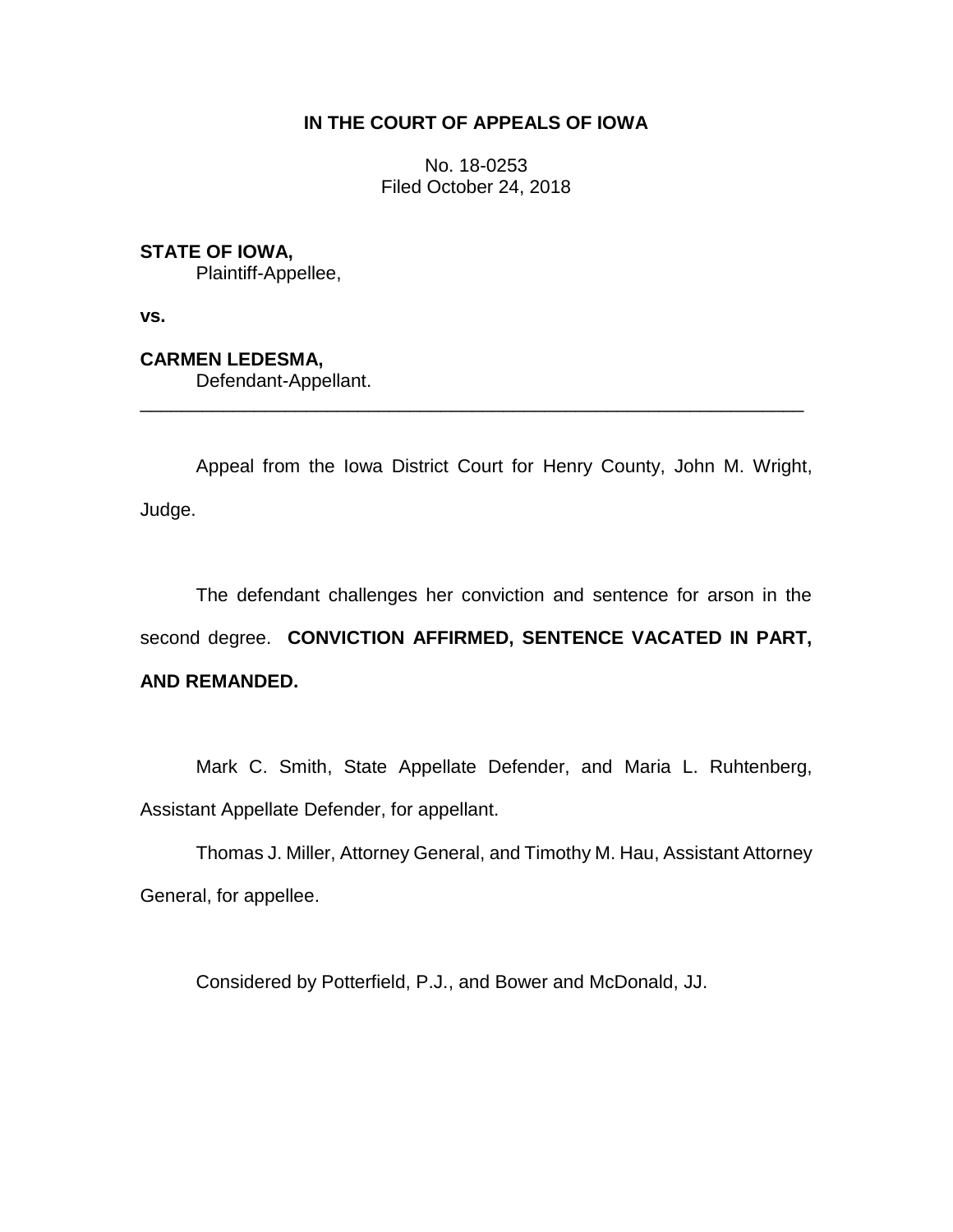## **McDONALD, Judge.**

In this direct appeal, Carmen Ledesma challenges her conviction and sentence for arson in the second degree, in violation of Iowa Code sections 712.1(1) and 712.3 (2017). On appeal, Ledesma contends her guilty plea lacked a factual basis and her conviction must be vacated. She also contends the district court's order of restitution is not supported by the evidence. We address each claim in turn.

I.

We first address the defendant's challenge to her guilty plea. As a general rule, "[a] defendant's failure to challenge the adequacy of a guilty plea proceeding by motion in arrest of judgment shall preclude the defendant's right to assert such challenge on appeal." Iowa R. Crim. P. 2.24(3)(a). It is not disputed Ledesma failed to file a motion in arrest of judgment. Thus, her direct challenge to her guilty plea is barred.

Ledesma acknowledges her direct challenge to her guilty plea is barred, but she indirectly asserts her challenge within the framework of a claim of ineffective assistance of counsel. *See State v. Straw*, 709 N.W.2d 128, 132-33 (Iowa 2006) (holding the failure to file a motion in arrest of judgment "does not bar a challenge to a guilty plea if the failure to file a motion in arrest of judgment resulted from ineffective assistance of counsel"). Although a claim of ineffective assistance of counsel is frequently categorized as an exception to error preservation rules, that categorization is not entirely accurate. "Ineffective assistance of counsel . . . is a stand-alone constitutional claim attacking the performance of a criminal defendant's counsel." *State v. Johnson*, 416 P.3d 443, 451 (Utah 2017). "While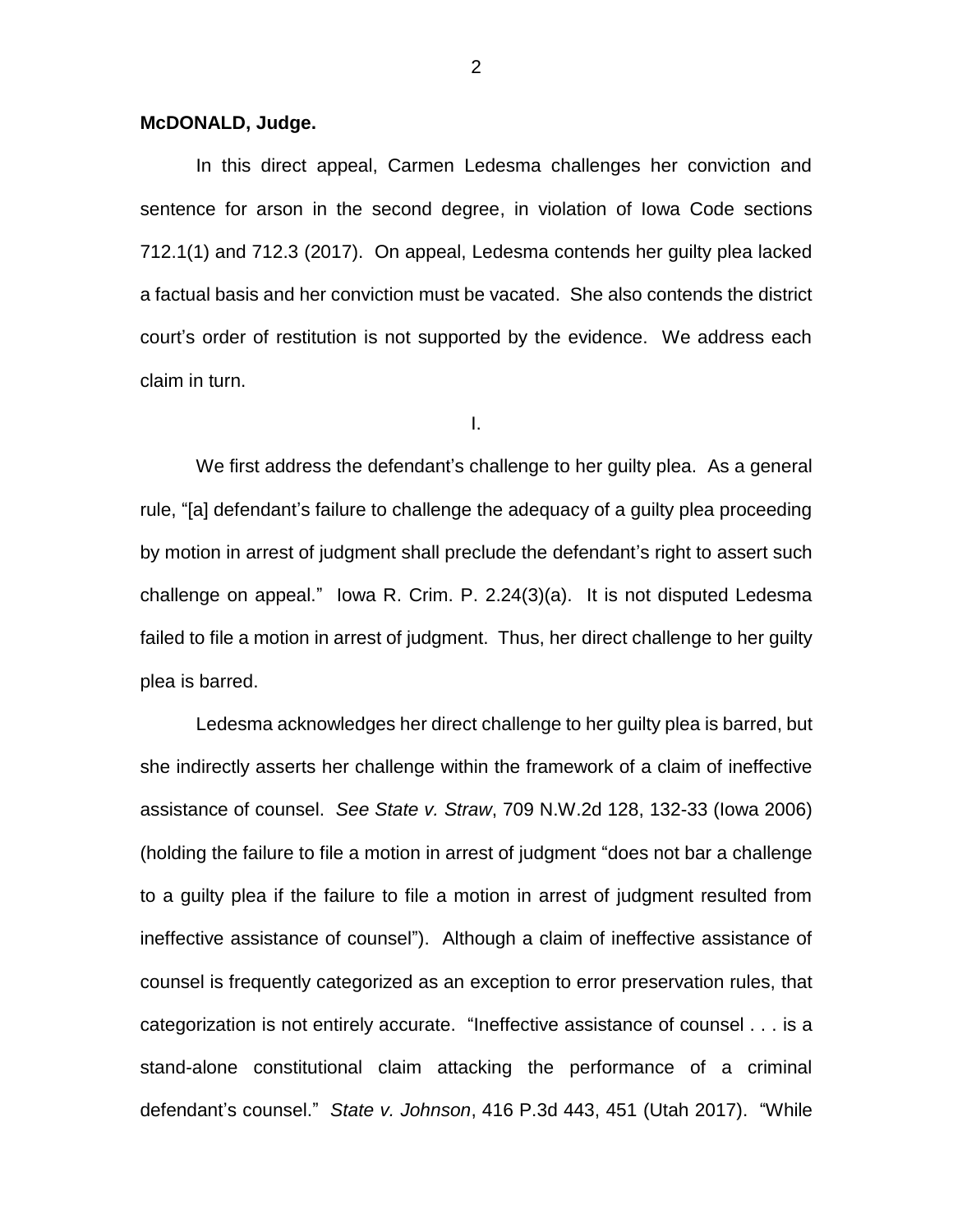such a claim necessarily requires the court to look at the substantive issue the defendant argues his counsel should have raised, and whether the substantive issue had any merit, the substantive issue is only viewed through the lens of counsel's performance." *Id.* Typically, this court, as a court of error correction, would not address a claim not presented to the district court or an error not preserved in the district court. *See* Iowa Code § 602.5103(1) (providing the court of appeals "constitutes a court for correction of errors at law"); *Meier v. Senecaut*, 641 N.W.2d 532, 537 (Iowa 2002) ("It is a fundamental doctrine of appellate review that issues must ordinarily be both raised and decided by the district court before we will decide them on appeal."). However, the Code specifically authorizes this court to address a claim of ineffective assistance of counsel on direct appeal from criminal proceedings. *See* Iowa Code § 814.7(2) ("A party may, but is not required to, raise an ineffective assistance claim on direct appeal from the criminal proceedings if the party has reasonable grounds to believe that the record is adequate to address the claim on direct appeal."). Because the Code authorizes our review of a constitutional claim of ineffective assistance of counsel on direct appeal from a criminal proceeding, we proceed to the merits.

"The person claiming that her trial attorney was ineffective, depriving her of her Sixth Amendment right to counsel, must show that (1) counsel failed to perform an essential duty, and (2) prejudice resulted therefrom." *Taylor v. State*, 352 N.W.2d 683, 684-85 (Iowa 1984) (altered for readability). A defendant must prove these elements by a preponderance of the evidence. *See id.* at 685. "Where a factual basis for a charge does not exist, and trial counsel allows the defendant to plead guilty anyway, counsel has failed to perform an essential duty." *State v.*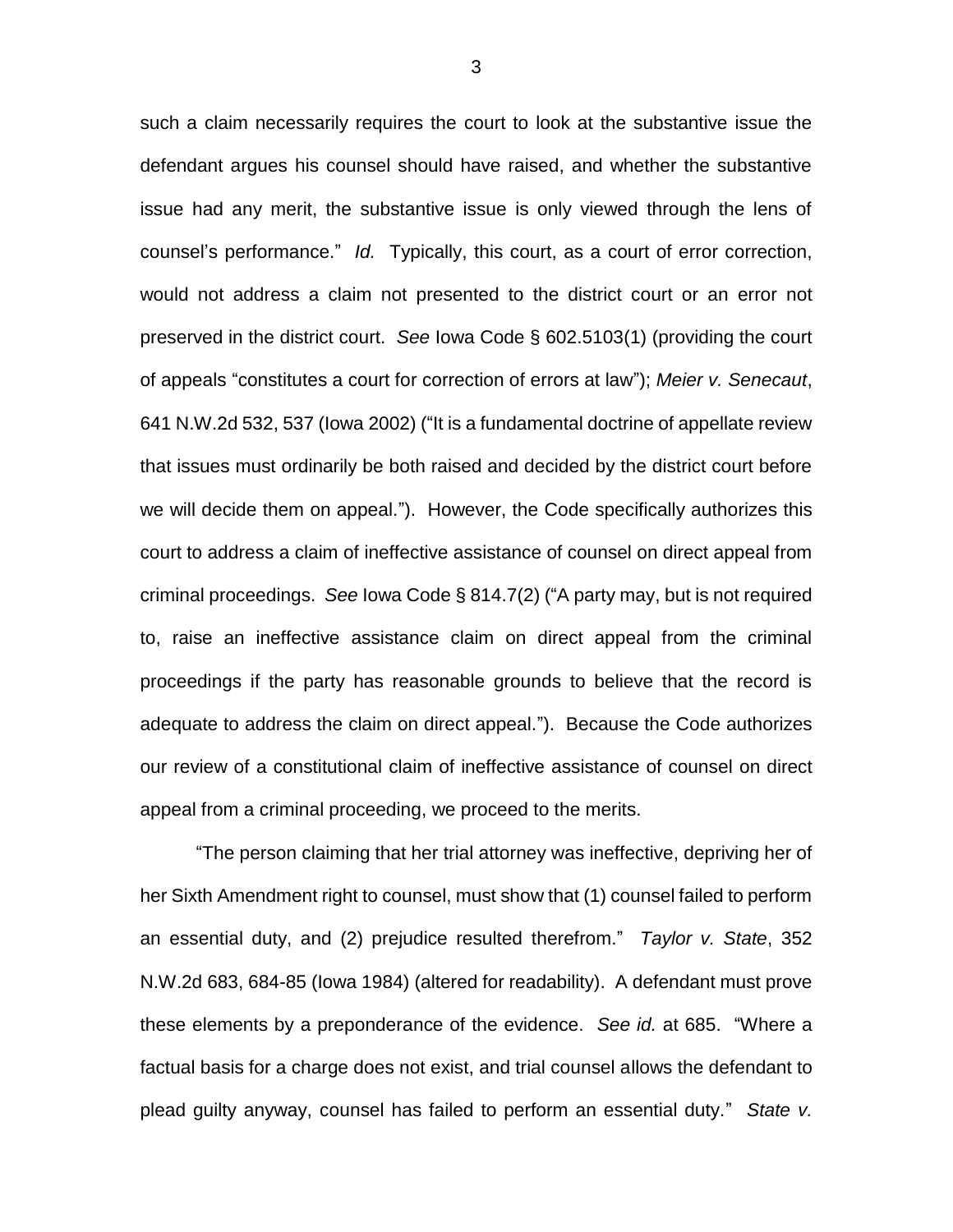*Schminkey*, 597 N.W.2d 785, 788 (Iowa 1999). Prejudice is inherent where the guilty plea is not supported by a factual basis. *See id.*

"The court . . . shall not accept a plea of guilty without first determining that the plea is made voluntarily and intelligently and has a factual basis." Iowa R. Crim. P. 2.8(2)(b); *accord State v. Ortiz*, 789 N.W.2d 761, 767 (Iowa 2010). In determining whether a guilty plea has a factual basis, "this jurisdiction has no requirement that [the] trial court must in all cases wring from defendant a detailed confession satisfying each element of the offense charged." *State v. Hansen*, 221 N.W.2d 274, 276 (Iowa 1974). The court can find a factual basis by "(1) inquiring of the defendant, (2) inquiring of the prosecutor, and (3) examining the presentence report." *State v. Finney*, 834 N.W.2d 46, 56 (Iowa 2013). In addition, the district court may look to the minutes of evidence where the minutes are acknowledged during the plea colloquy. *See id.* at 57. The relevant inquiry is whether the record before the district court supports a factual basis for each element of the offense. *See Rhoades v. State*, 848 N.W.2d 22, 29 (Iowa 2014); *State v. Amadeo*, No. 11-1426, 2012 WL 2122262, at \*3-4 (Iowa Ct. App. June 13, 2012) (collecting cases).

We turn to the elements of the offense. The Code defines arson as follows:

Causing a fire or explosion, or placing any burning or combustible material, or any incendiary or explosive device or material, in or near any property with the intent to destroy or damage such property, or with the knowledge that such property will probably be destroyed or damaged, is arson, whether or not any such property is actually destroyed or damaged. Provided, that where a person who owns said property which the defendant intends to destroy or damage, or which the defendant knowingly endangers, consented to the defendant's acts, and where no insurer has been exposed fraudulently to any risk, and where the act was done in such a way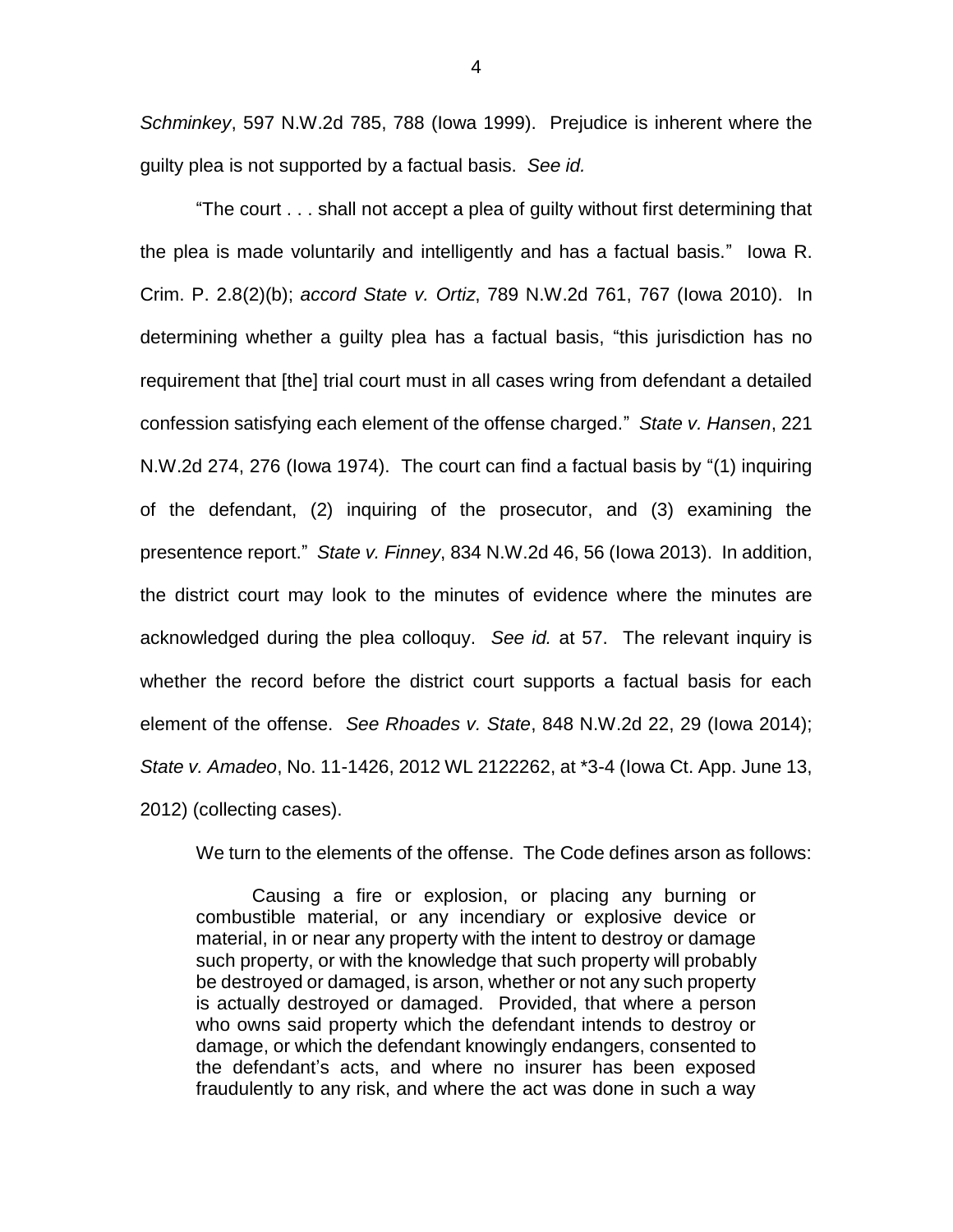as not to unreasonably endanger the life or property of any other person the act shall not be arson.

Iowa Code § 712.1(1). "Arson which is not arson in the first degree is arson in the second degree" if the property in question is worth more than \$500. *See* Iowa Code § 712.3. As relevant here, the uniform criminal jury instruction sets forth the elements of arson in the second degree as follows: (1) That the defendant caused a fire or explosion in or near property or placed a burning, combustible, incendiary, or explosive material or device in or near property; (2) The material was a combustible, incendiary or explosive material or device; (3) The defendant intended to destroy or damage the property; (4) the property was personal property, and (5) the identified property's value exceeded \$500. *See* Iowa State Bar Ass'n, *Iowa Crim. Jury Instruction* 1200.3 (identifying elements for arson in the second degree).

We have little trouble concluding there is a factual basis to support each of the preceding elements. The record reflects Ledesma's son was a suspect in a murder case and Ledesma set fire to his car, most likely to destroy evidence in the murder investigation. She was charged with arson in the second degree and as an accessory to murder. To resolve the charges, she pleaded guilty to arson in the second degree. The relevant plea record shows there were towels and rags in the vehicle and Ledesma used incendiary material—petroleum distillate, including mineral spirts, special industrial solvents, and charcoal starters—to set the car on fire with the intent to destroy it. This finding was supported by the minutes of evidence, a forensic report, and the plea colloquy:

THE COURT: Ms. Ledesma, did you hear the statement of facts that Mr. McDonald placed on the record?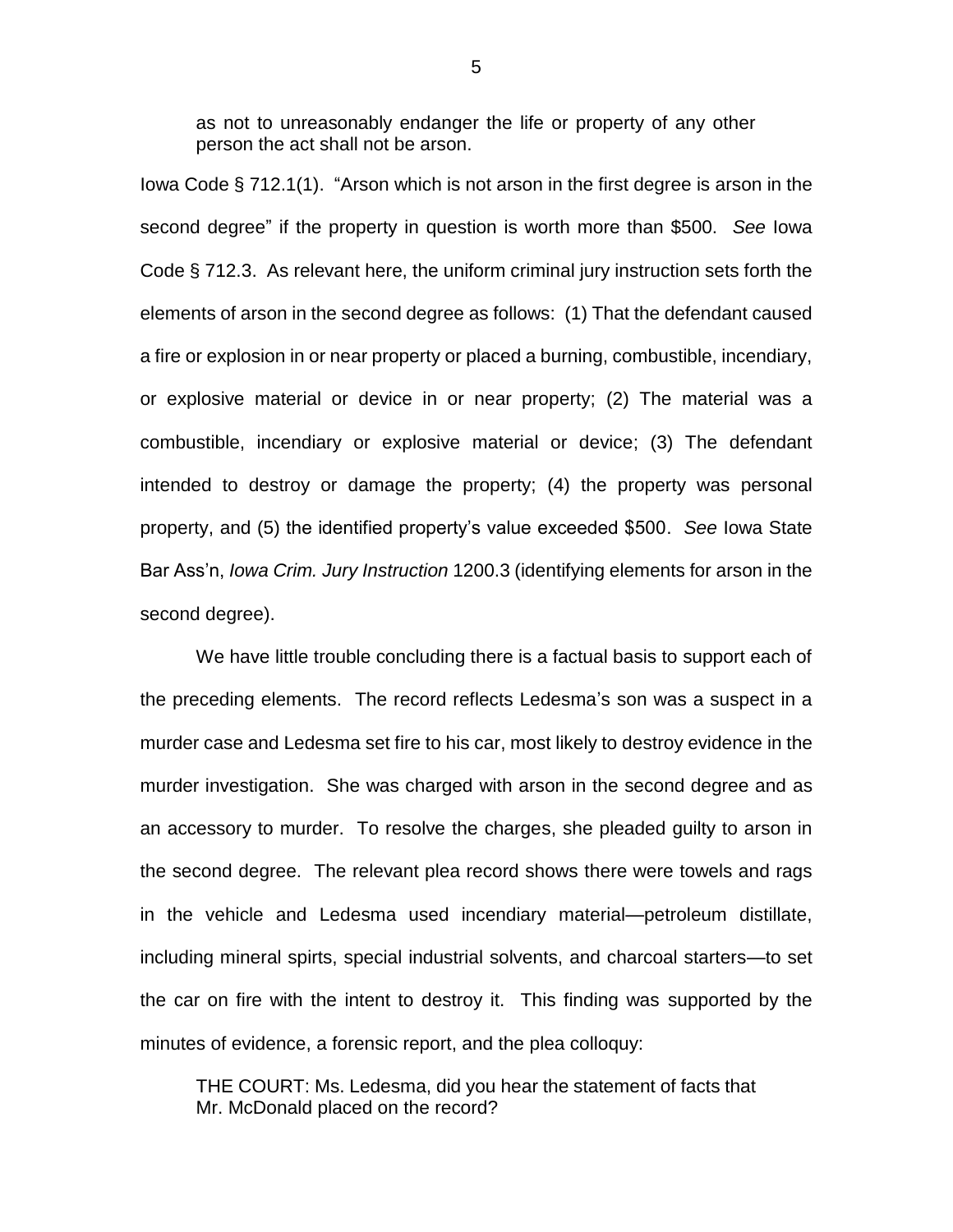THE DEFENDANT: Yes. THE COURT: Do you dispute anything that he said? THE DEFENDANT: No. THE COURT: Do you agree then that on February 12 of 2017 here in Henry County you started a fire as he described in this 2006 Impala? THE DEFENDANT: Yes. THE COURT: And did you know at that time that it would probably be destroyed or damaged? THE DEFENDANT: Yes. THE COURT: Did you do it with the intent to destroy or damage the car? THE DEFENDANT: Yes. THE COURT: Do you agree that that car at the time had a value in excess of \$500? THE DEFENDANT: Yes.

The defendant's admissions in conjunction with the remaining plea record are

sufficient to support a factual basis for the plea. *See Ortiz*, 789 N.W.2d at 768.

Ledesma does not contest the record establishes a factual basis for each

of the preceding elements. Instead, she contends the State was also required to

establish, as an element of the offense, the owner of the property did not consent

to the defendant's acts. In support of her argument, Ledesma relies on the second

sentence of the statutory definition of arson:

Provided, that where a person who owns said property which the defendant intends to destroy or damage, or which the defendant knowingly endangers, *consented to the defendant's acts*, and where no insurer has been exposed fraudulently to any risk, and where the act was done in such a way as not to unreasonably endanger the life or property of any other person the act shall not be arson.

Iowa Code § 712.1 (emphasis added). The State contends the property owner's lack of consent to the defendant's acts is not an element of the offense. Instead, the State contends, the property owner's consent to the defendant's acts is an affirmative defense, which need not be addressed as part of the factual basis in the plea proceeding.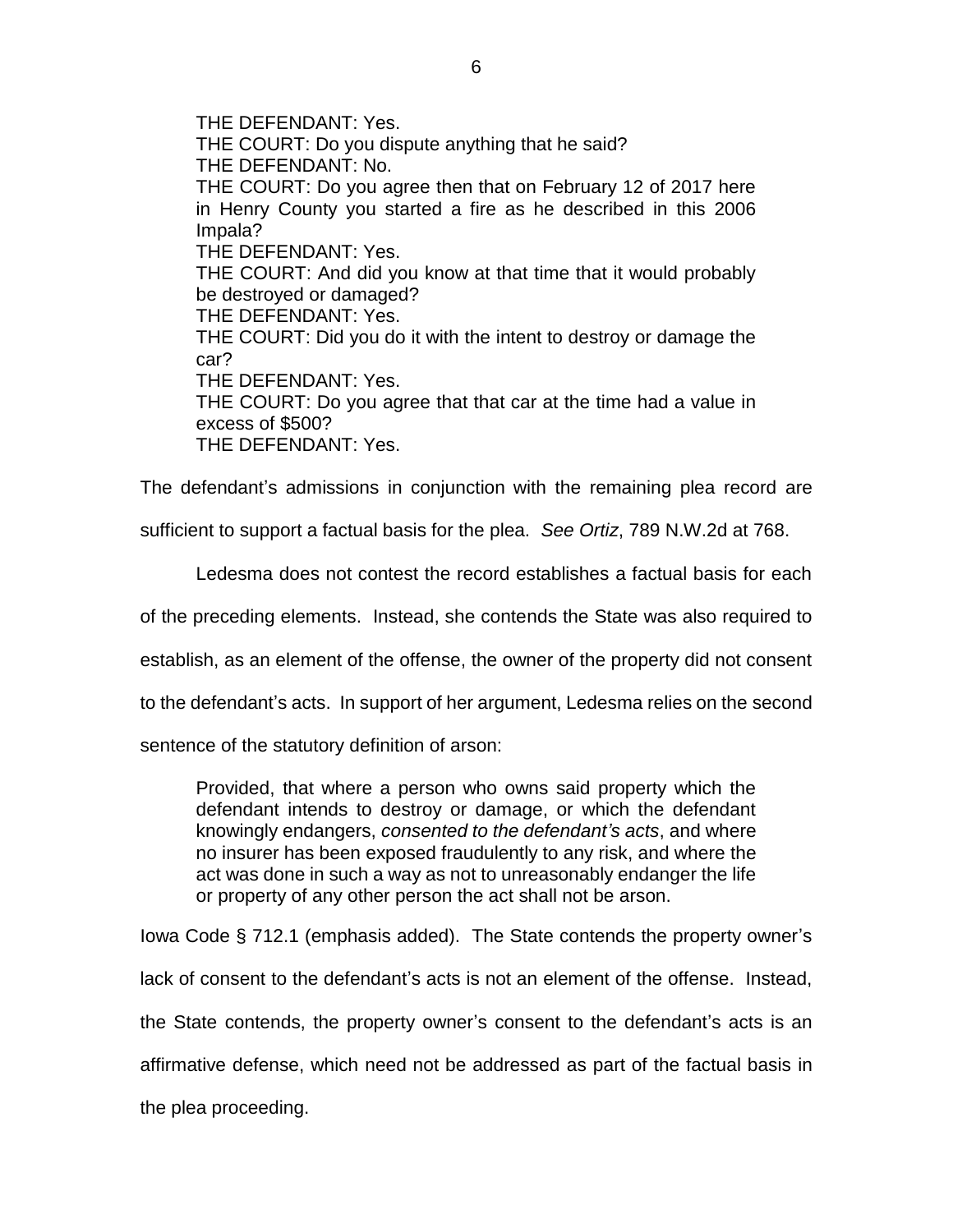In reviewing the party's arguments and the relevant authorities, we conclude the State has the better of the argument. The State's interpretation of the statute is supported by case law. In *State v. TeBockhorst*, 305 N.W.2d 705 (Iowa 1981), the supreme court categorized the owner's consent as an affirmative defense. Specifically, the supreme court stated, "In *defending* the charge, defendant . . . contended he owned the van and it was not insured . . . ." *Id*. at 706 (emphasis added). The opinion went on to describe consent as the "ownership defense." *Id.* at 707. The supreme court's conclusion that owner's consent is a defense is supported by persuasive authorities. *See People v. White*, 317 N.E.2d 273, 274 (Ill. App. Ct. 1974) ("Thus it appears that the legislature did not intend to introduce a new element into the statutory definition of arson by inserting the phrase 'without his consent', and that the statutory plan contemplates that 'consent' is an affirmative defense."); *State v. Janvrin*, 441 A.2d 1144, 1145 (N.H. 1982) (holding owner's consent "is an affirmative defense and must be asserted by the defendant" in arson case).

This understanding of the statute is buttressed by the uniform criminal jury instruction. As noted above, the uniform jury instructions set forth only five elements to establish arson in the second degree. The instructions also provide that a court ought to instruct on the issue of consent only if the defendant raises the affirmative defense. *See* Iowa State Bar Ass'n, *Iowa Crim. Jury Instruction* 1200.3 (6) ("Use this paragraph only if affirmative defense of consent is raised by the defendant and supported by the evidence."). The uniform jury instruction is not binding, but they are entitled to respectful consideration. *See State v. Ambrose*, 861 N.W.2d 550, 559 (Iowa 2015) ("Normally, we are slow to disapprove the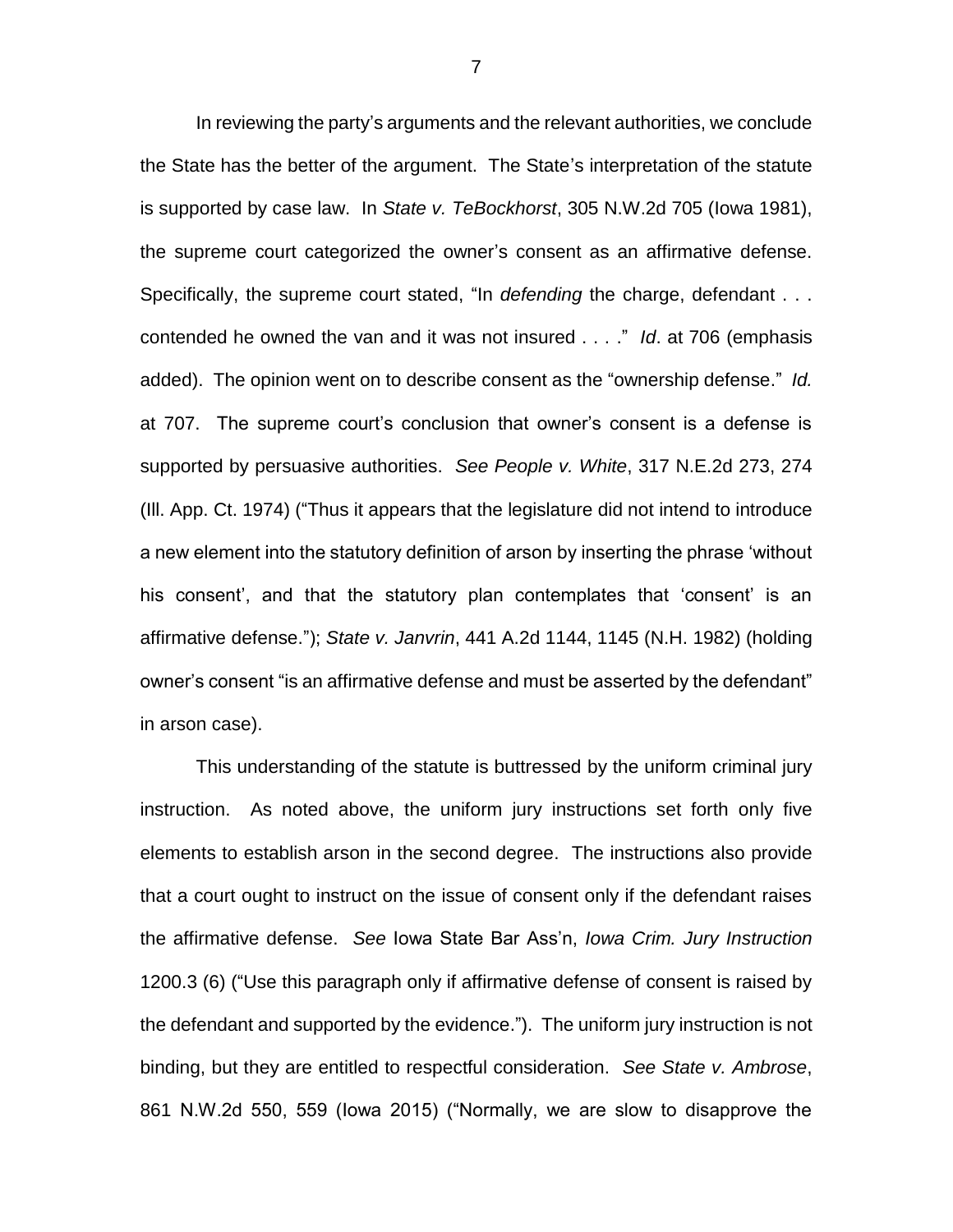uniform jury instructions."); *Ness v. H.M. IItis Lumber Co.*, 128 N.W.2d 237, 240 (Iowa 1964) ("We disagree with one of these uniform instructions reluctantly.").

Because owner consent is an affirmative defense to and not an element of the offense of arson, there was no need to establish a factual basis with respect to this issue. "We consistently have ruled, on common-law grounds, that an affirmative defense places the burden of going forward with evidence, or production, on the defendant, but leaves the burden of persuasion on the prosecution." *State v. Wilt*, 333 N.W.2d 457, 462 (Iowa 1983); *accord State v. Lawler*, 571 N.W.2d 486, 489 (Iowa 1997). At that point, the burden returns to the State to disprove the defense beyond a reasonable doubt. *See Lawler*, 571 N.W.2d at 489. A guilty plea waives any defense to the charge. *See State v. LaRue*, 619 N.W.2d 395, 398 (Iowa 2000). Thus, owner's consent is not implicated here.

We hold that the property owner's consent to the defendant's acts is an affirmative defense to the charge of arson on which the defendant has the burden of production. Because owner's consent is not an element of the offense, there was no need to make a factual basis on this point. *See, e.g.*, *State v. Spencer*, No. 12-1329, 2013 WL 264214, at \*2 (Iowa Ct. App. Jan. 24, 2013) (holding state was not required to establish no factual basis for justification defense to assault charge). Counsel thus had no duty to file a motion in arrest of judgment to challenge the factual basis for the guilty plea. *See State v. Arterburn*, No. 16-2122, 2017 WL 4050173, at \*4 (Iowa Ct. App. Sept. 13, 2017) ("Under the circumstances, there was a factual basis for the plea, and counsel was not ineffective in failing to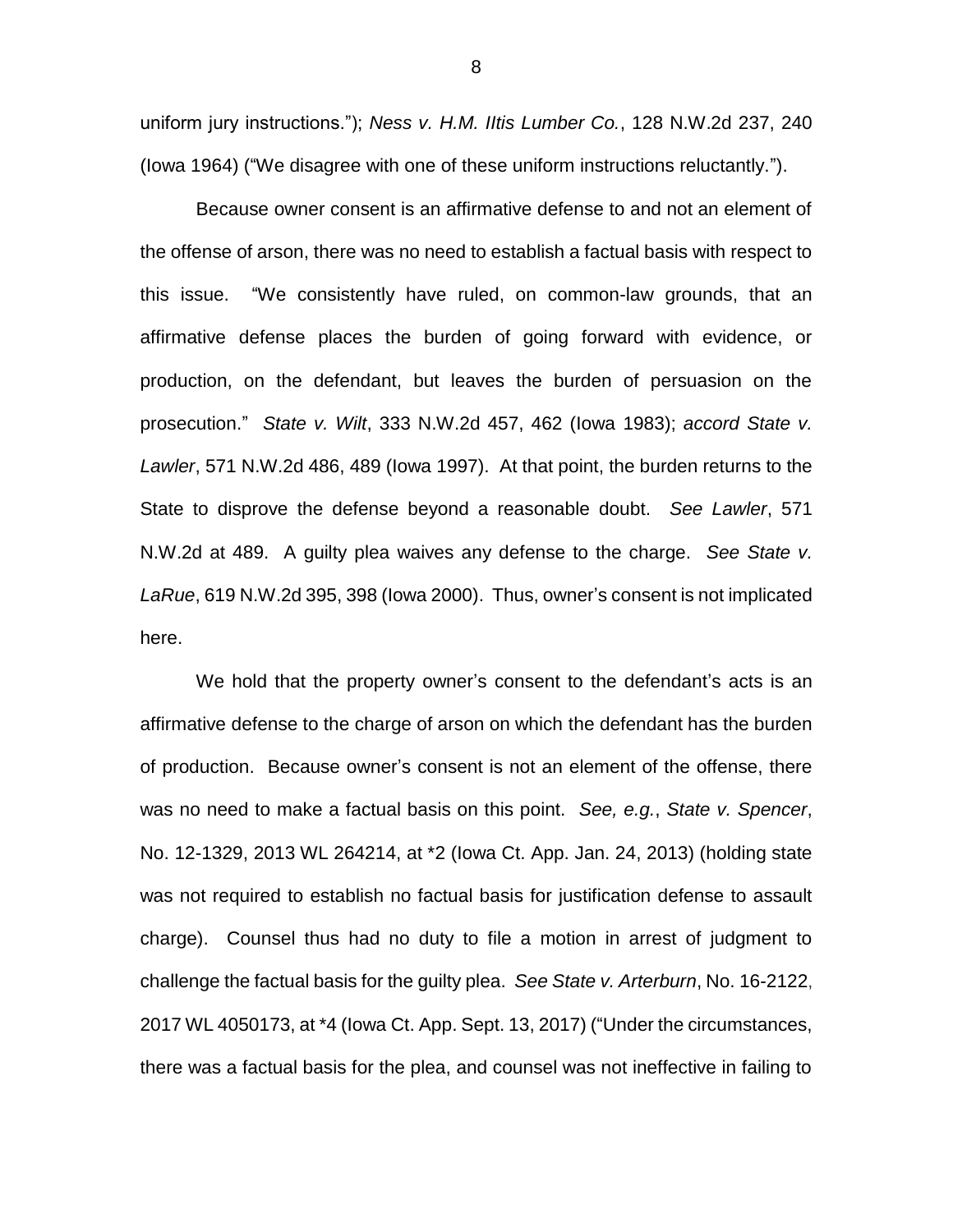challenge the guilty plea proceeding on this ground."). The defendant has not established an entitlement to relief on this claim.

II.

Ledesma also challenges the restitution ordered. Specifically, she challenges the district court's order that she pay restitution in the amount of \$500 to the New London Fire Department. We review restitution orders for correction of errors at law. *See State v. Jose*, 636 N.W.2d 38, 43 (Iowa 2001).

Offenders must pay pecuniary damages to the "victims of the offender's criminal activities." Iowa Code § 910.2(1). Iowa Code Section 910.1(5) defines a "victim" as "a person who has suffered pecuniary damages as a result of the offender's criminal activities." Pecuniary damages are damages a victim could recover in civil suit. *See* Iowa Code § 910.1(3). A governmental entity can be a victim eligible for restitution. *See State v.* Hagen, 840 N.W.2d 140, 147 (Iowa 2013) (providing the statutory term "person" includes the government pursuant to Iowa Code section 4.1); State *v. Taylor*, 506 N.W.2d. 767, 768 (Iowa 1993); *State v. Wagner*, 484 N.W.2d 212, 214 (Iowa Ct. App. 1992).

The State correctly concedes the restitution order is not supported and must be vacated. In this case, the record does not establish the fire department suffered "pecuniary damages" that would qualify it as a restitution-eligible victim within the meaning of the Code. We thus vacate that part of the district court's judgment.

III.

The defendant failed to establish her counsel breached an essential duty in not filing a motion in arrest of judgment to challenge the factual basis of her guilty plea. We thus affirm the defendant's conviction. The district court's order of